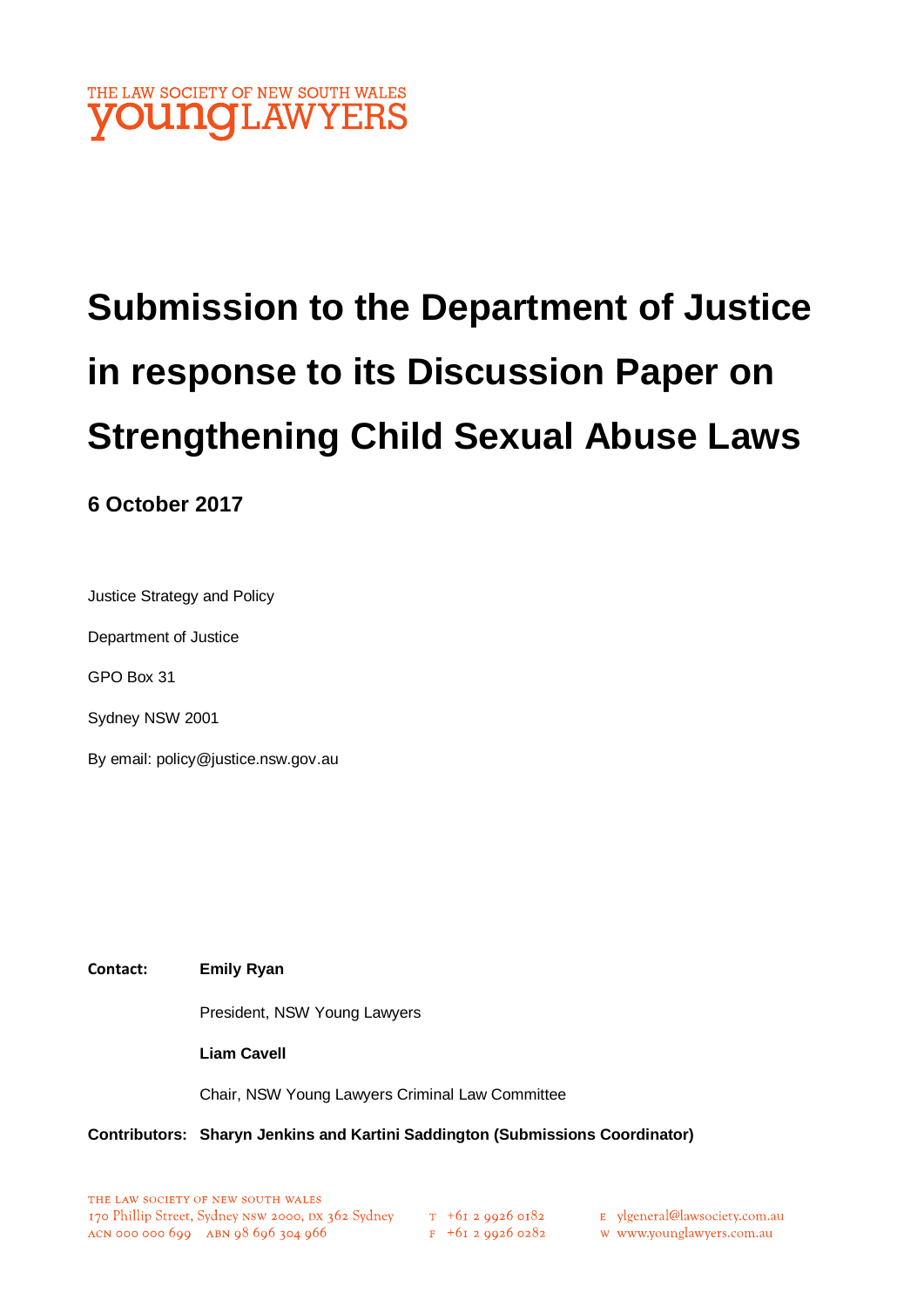

**The NSW Young Lawyers Criminal Law Committee makes the following submission in response to the Department of Justice's Discussion Paper on Strengthening Child Sexual Abuse Laws in NSW.**

#### **NSW Young Lawyers**

NSW Young Lawyers is a division of the Law Society of New South Wales. NSW Young Lawyers supports practitioners in their professional and career development in numerous ways, including by encouraging active participation in its 16 separate committees, each dedicated to particular areas of practice. Membership is automatic for all NSW lawyers (solicitors and barristers) under 36 years and/or in their first five years of practice, as well as law students. NSW Young Lawyers currently has over 15,000 members.

The Criminal Law Committee (**Committee**) is responsible for the development and support of members of NSW Young Lawyers who practice in, or are interested in, criminal law. The Committee takes a keen interest in providing comment and feedback on criminal law and the structures that support it, and consider the provision of submissions to be an important contribution to the community. The Committee is drawn from prosecution, defence (both private and public), police, the courts and other areas of practice that intersect with criminal law.

#### **Introduction**

The Committee welcomes the opportunity to address some of the issues raised by the Department of Justice in its Discussion Paper on Strengthening Child Sexual Abuse Laws in NSW (**Discussion Paper**).

The Committee also welcomes the opportunity to address the proposed amendments by the Department of Justice in response to the Royal Commission into Institutional Responses to Child Sexual Abuse's (**Royal Commission**) recommendations. The Committee is of the view that a review of the criminal justice system is necessary and appropriate to ensure that victims, and the community, are properly represented, to punish offenders and deter others from committing further offences.

In this submission, the Committee restricts itself to five topics of particular significance. These are:

- 1) clarifying the offences of indecent assault and act of indecency;
- 2) addressing difficulties arising from historic child sexual offending;
- 3) improving the offence of persistent child sexual abuse;
- 4) introducing specific offences of failing to protect and failure to report; and
- 5) tendency and coincidence evidence.

NSW Young Lawyers Criminal Law Committee | Strengthening Child Sexual Abuse Laws in NSW | October 2017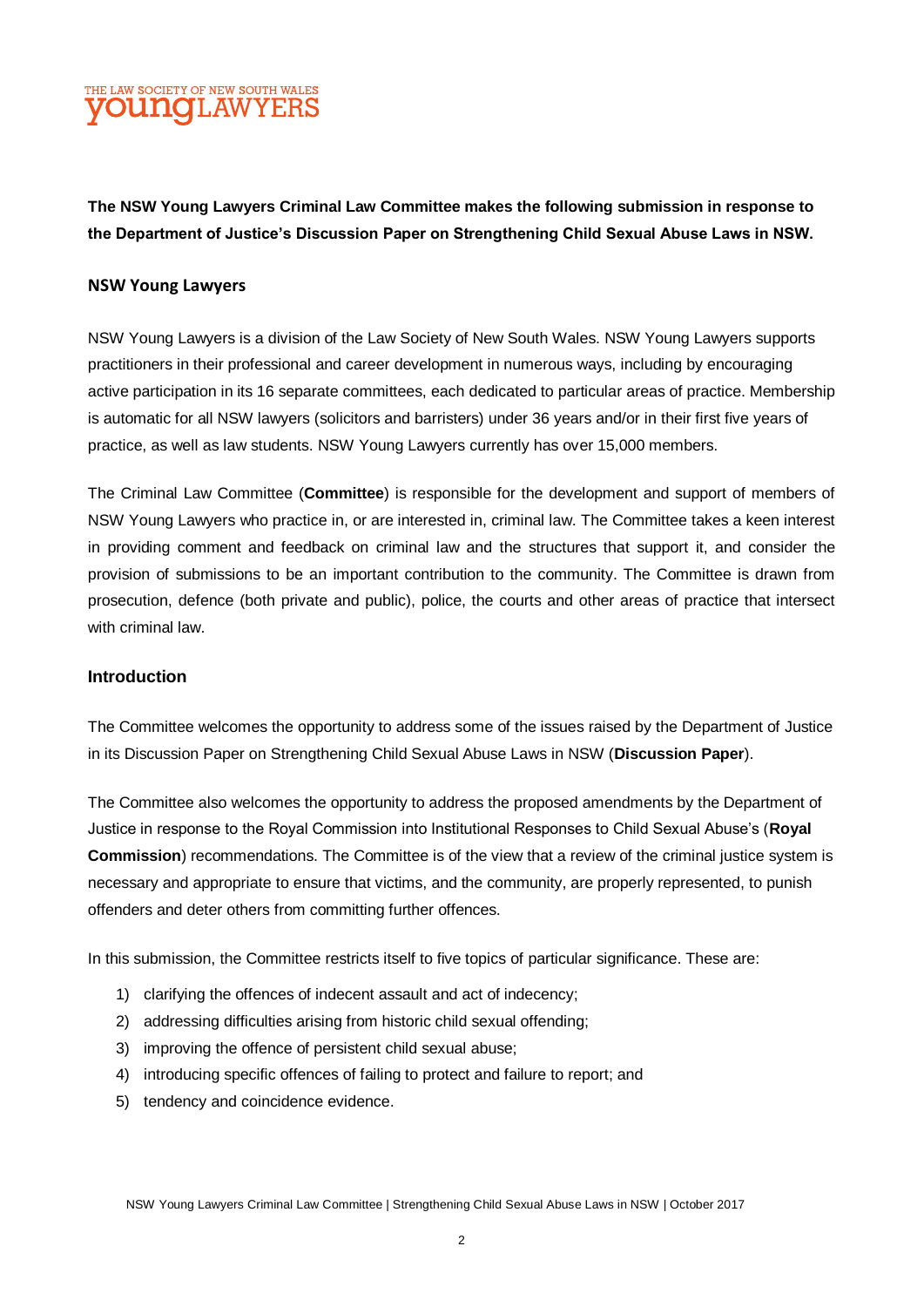## THE LAW SOCIETY OF NEW SOUTH WALES **DUINOH AW**

## **Chapter 4: Clarifying offences of indecent assault and act of indecency**

## **Q7. Should the description of the offences of indecent assault and act of indecency committed against children under 16 years be improved? If yes, what option(s) is preferable?**

The Committee submits that the description of the offence of indecent assault against a child under the age of 16 years could be improved and supports reform similar to section 49D of the *Crimes Act 1958* (Vic).

The Committee submits that the reformed legislation should include subsections which make it an offence for an adult to:

- (a) Indecently touch another person under the age of 16;
- (b) Cause or allow that other person to indecently touch them; or
- (c) Cause that other person to:

- a. Indecently touch themselves;
- b. Indecently touch a third person; or
- c. Allow themselves to be touched or continue to be touched by a third person in an indecent manner.

It is the Committee's view that the above subsections could remedy a difficulty in prosecuting cases where a child is encouraged to touch an adult in an indecent manner and complies with said request. This difficulty arises in situations where a complainant is unable to give evidence that the touching was performed as a result of their fear of the offender. Even when there is evidence of fear, the prosecution may face the difficulty of proving that the child was in fear at the time of the offence and has not recently developed said fear due to a greater understanding of the offending conduct.

Although, as the Discussion Paper recognises, examples such as the above could be charged under s 61N (Act of Indecency), the difference in the maximum penalty for each offence<sup>1</sup> produces an inadequate result that fails to recognise the seriousness of the offending.

 $1$  Section 61M(2), Aggravated Indecent Assault has a maximum penalty of 10 years; whereas s 61N(1) has a maximum penalty of two years, *Crimes Act 1900* (NSW).

NSW Young Lawyers Criminal Law Committee | Strengthening Child Sexual Abuse Laws in NSW | October 2017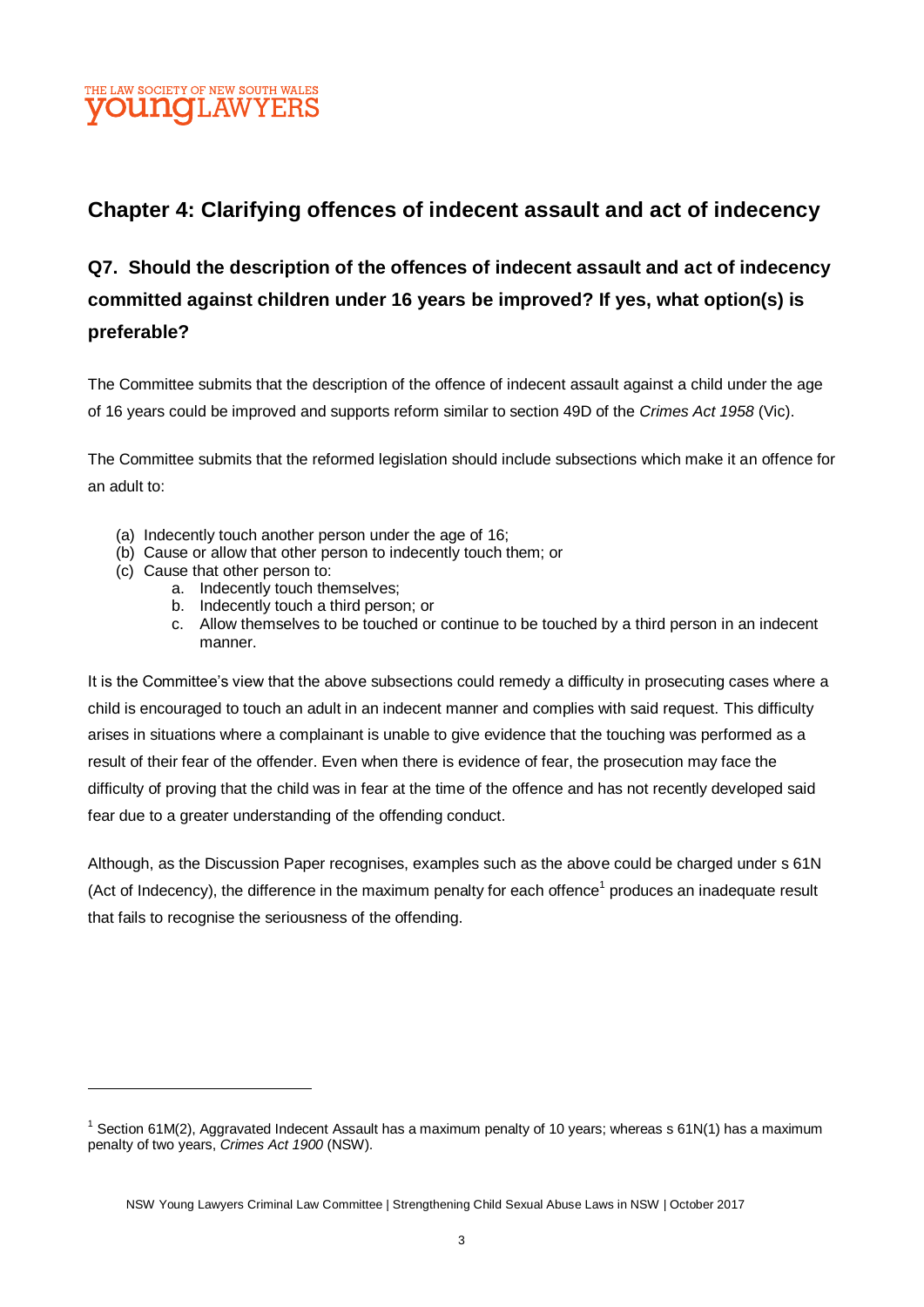## THE LAW SOCIETY OF NEW SOUTH WALES **OUNOLAW**

#### **Q8 Should the term 'indecent' and the common law definition remain?**

The Committee submits that the common law definition of indecent should remain. The concept of indecency is one of a community evaluation of appropriate conduct; because community standards as to the appropriateness of conduct changes, the Committee is of the view that it is important that the law maintain its reliance on the community to arbitrate what it says is indecent.

# **Chapter 6: Addressing difficulties arising from historic child sexual offending**

# **Q10. Should a provision be introduced to permit the prosecution to rely on the offence with the lesser maximum penalty where the alleged date range includes more than one offence?**

The Committee submits that a provision should be introduced to permit the prosecution to lay a single charge where there is uncertainty about the age of the victim at the time of the offence and/or the range of dates averred would cover more than one offence. The legislation should require that the prosecution elect the offence with the lesser maximum penalty and that the elected offence must have been in force during those dates. Where definitions may have changed, the definition applied at trial should be that applicable to the offence elected.

Such a change would help to avoid the difficulties of particularising an indictment where the period of offending covered various iterations of the offence provisions (as demonstrated in *NW v R* [2014] NSWCCA 217), whilst ensuring fairness by preventing an offender being charged with an offence that was materially different at the time of offending. Further, the change would simplify directions at trial and prevent the need for defence counsel to negate a number of alternative elements which cover the same conduct but are relevant to different offences because of the overlapping age and date range.

The suggested provision would also uphold the legislative principle that offenders must receive a benefit if the maximum penalty for an offence is reduced, but do not suffer if the maximum penalty is increased, as per the decision in *Gilson v The Queen* (1991) 172 CLR 353.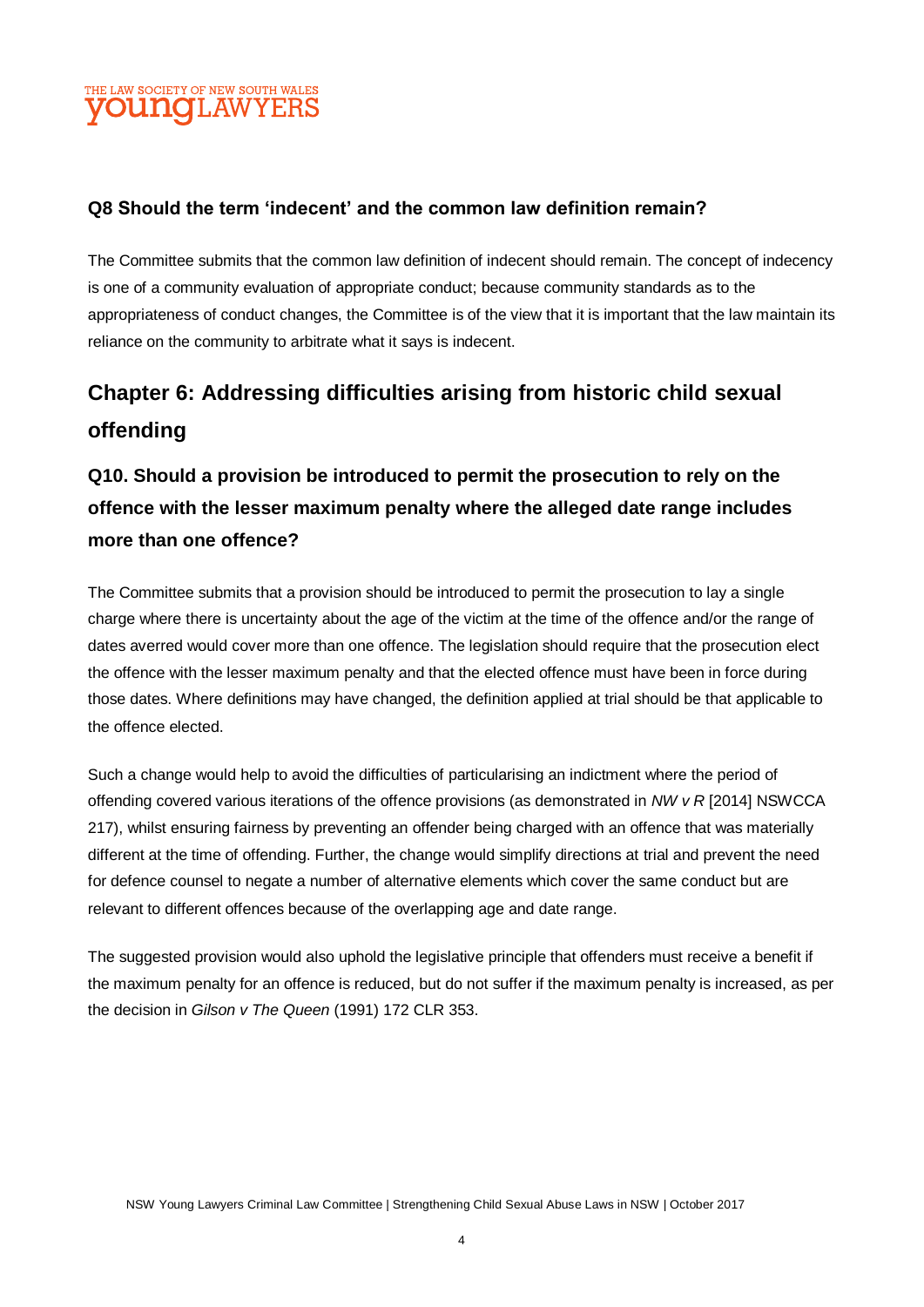

# **Q11. Should NSW adopt the Royal Commission's recommendation that in historic child sexual abuse matters an offender is sentenced by applying current sentencing principles but in accordance with the historic maximum penalty?**

The Committee submits that NSW should adopt the Royal Commission's recommendation that in historic child sexual abuse matters an offender is sentenced by applying current sentencing principles but in accordance with the historic maximum penalty.

Whilst courts have generally applied historical standards and processes of sentencing on the basis of the principle of presumption against retrospective application of law,<sup>2</sup> such practice warrants amendment for these kinds of crimes. The Committee submits that in the context of these types of offences, the concerns about fairness to an accused person are outweighed by two other concerns: the manifest inadequacy of historical standards, and the difficulty in ascertaining such standards.

The application of current sentencing principles acknowledges modern understanding of the harm caused by child sexual abuse, and recognises the ongoing nature of the damage to victims.

As well as more adequately recognising the harm caused to victims, the application of modern sentencing principles addresses the concern expressed in *Gaven<sup>3</sup>* and *Pemble<sup>4</sup>* that perpetrators of historical offences continue to benefit from erroneous assumptions made as to the harm resulting from their offending.

It is often difficult to accurately ascertain historical sentencing approaches. Material from which these standards are to be ascertained is often hard to obtain, and does not always allow the Court, or a practitioner, to make an objective assessment of the practices and patterns of sentencing at the relevant time. That the vast majority of District Court decisions remain unpublished further aggravates the situation, leaving practitioners to rely upon only those decisions that have been the subject of an appeal. In this regard, the Committee reflects the concerns of his Honour Justice Basten in *R v MPB* that reliance on judicial memory can be inconsistent and untestable.<sup>5</sup>

<sup>2</sup> See for example, *R v Major* (1998) 70 SASR 488; *R v MJR* (2002) 54 NSWLR 368 (Spigelman CJ, Grove J, Sully J and Newman AJ; Mason P strongly dissenting); *R v Wruck* [2014] QCA 39; (2014) 239 A Crim R 111; *Green v The Queen* (2006) 19 NTLR 1 at [46]–[47].

<sup>3</sup> *R v Gaven* [2014] NSWDC 189.

<sup>4</sup> *R v Pemble* [2015] NSWDC 168.

<sup>5</sup> *R v MPB* [2013] NSWCCA 213.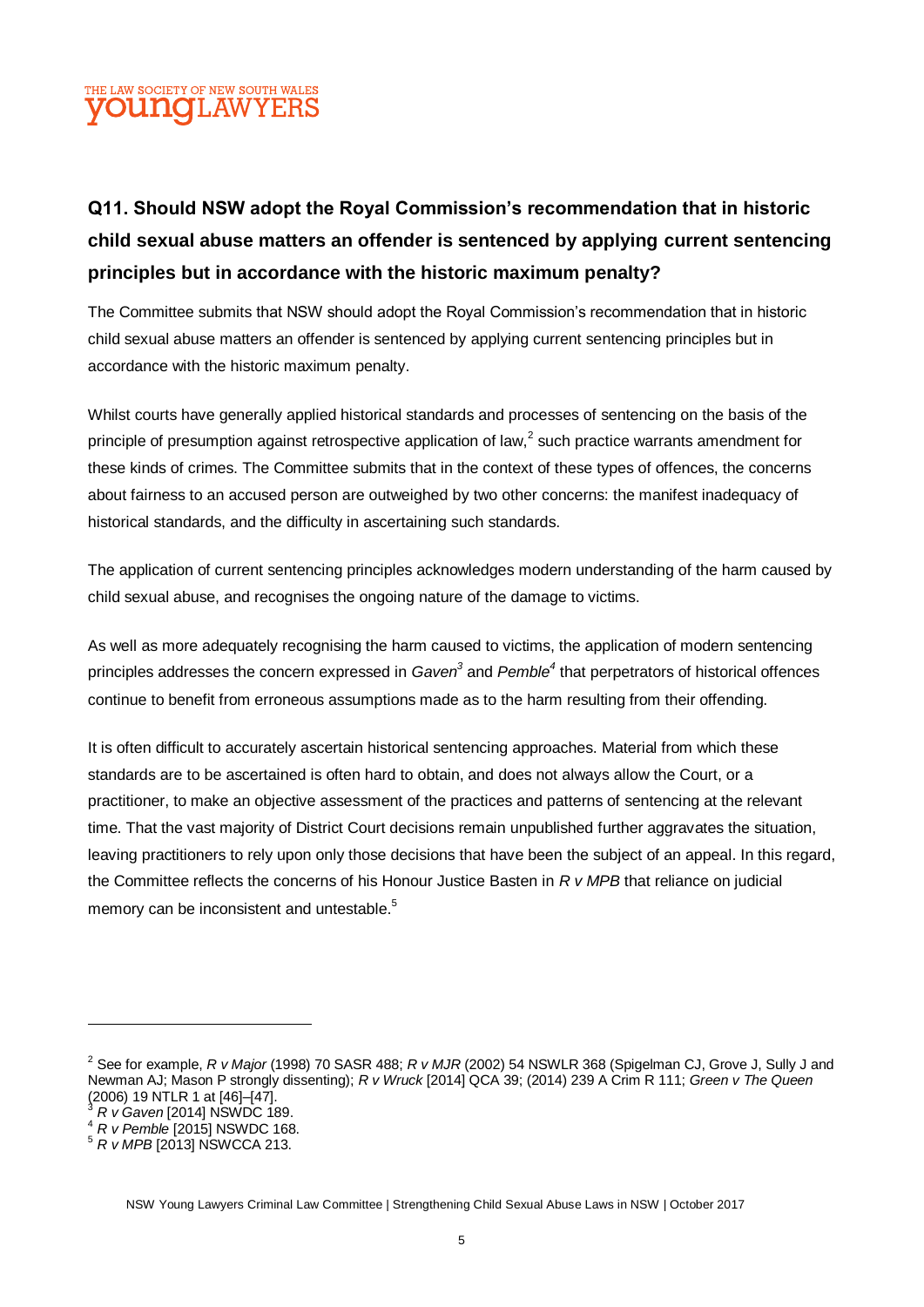## THE LAW SOCIETY OF NEW SOUTH WALES **DUNCLAW**

The Committee notes that the continued application of s 19 of the *Crimes (Sentencing Procedure) Act 1999* (NSW) mitigates the risk of unfairness to the accused by preserving the historic maximum penalty applicable to the offence.

# **Q12. Should the repeal of the limitation period for certain child sexual assault offences committed against females aged 14 and 15 years be made retrospective as recommended by the Royal Commission?**

The Committee recognises that a retrospective repeal of the limitation period may create uncertainty in the mind of perpetrators who have not yet faced prosecution. However, the Committee is of the view that the repeal should be made retrospective for a number of reasons.

The retrospective repeal of limitation periods will not only bring New South Wales' criminal law into line with the law in other States, such as South Australia, Victoria and the ACT, but also with the repeal of limitations in civil law. This retrospective application of such a repeal would also place female victims of historical child sexual abuse on an equal footing with male survivors,  $^6$  and thus promotes parity among offenders.

Perhaps most importantly, the retrospective repeal of limitation periods would address the now wellrecognised difficulties that adult survivors of child sexual abuse face in coming forward with allegations.

## **Q13. Should the repeal of the common law presumption that a male under 14 years is incapable of having sexual intercourse be made retrospective?**

The Committee is of the view that the repeal of the common law presumption that a male under 14 years is incapable of having sexual intercourse should be made retrospective.

The common law presumption is based on assumptions, which have since been disproven. Researchers in a 2005 Griffith University study found that '23% of young people who are in treatment for their sexually abusive behaviours are aged 10-12 years and 70% are 15 years or younger'.<sup>7</sup> An Australian Institute of Family Studies report from 2005 opined that there were be two 'peak' ages for male sexual offenders, one being

 $6$  Historical offences against male children are not statute barred from prosecution.

 $7$  Chamarette. Grant. and Thornton 'Residential placement of intra-familial adolescent sex offenders' (Trends & Issues in Crime and Criminal Justice No 315, Australian Institute of Criminology, May 2006)

NSW Young Lawyers Criminal Law Committee | Strengthening Child Sexual Abuse Laws in NSW | October 2017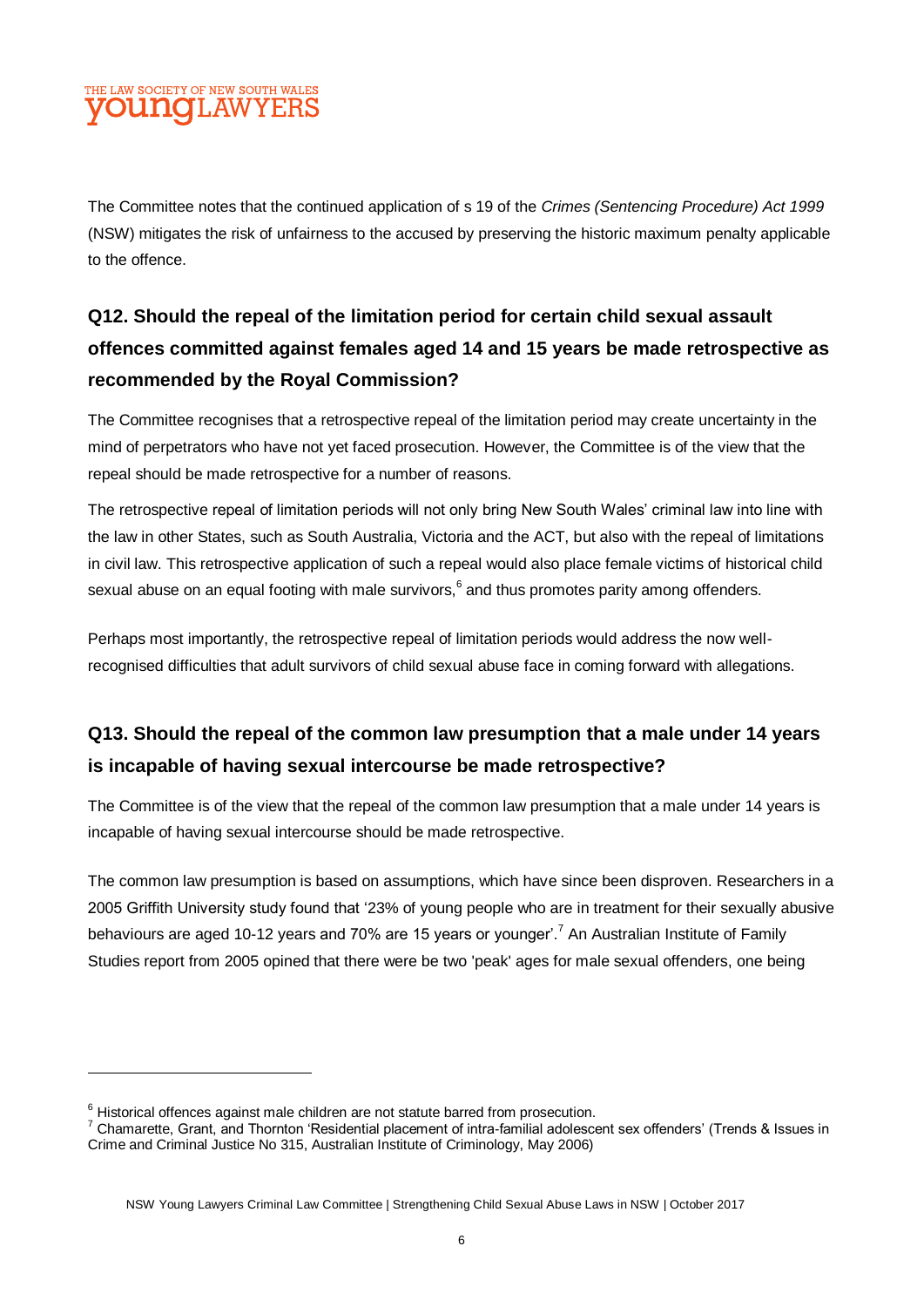

around 14 years and the second being in the mid-to-late 30s.<sup>8</sup> This research contradicts the presumption that males under the age of 14 years are physically incapable of having sexual intercourse.

The repeal of the common law presumption of incapacity would not supplant the *doli incapax* presumption which applies to children up to the age of 14 years.

The Committee submits that the retrospective application of this repeal is necessary to negate immunity arising from an erroneous historical factual assumption.

## **Chapter 7: Improving the offence of persistent child sexual abuse**

#### **Q14. Should the NSW offence of** *persistent child sexual abuse* **be replaced by the model provision recommended by the Royal Commission?**

The Committee does not support the enactment of the Royal Commission model provision. In particular, the Committee holds concerns about recommendation (iii) that 'jurors need not be satisfied of the same unlawful sexual acts'.

The Committee opposes such a provision as it offends the principle of procedural fairness towards an accused person. In coming to such a conclusion, the Committee reflects the concerns of his Honour Justice Kirby in *KBT v R* in which he stated that the requirement of proof of three particular acts was a 'parliamentary recognition of the risks involved in the offence. Those risks include the exposure of a person to conviction upon generalised evidence'.<sup>9</sup> By removing the requirement of extended unanimity<sup>10</sup> an accused person is open to the possibility of an internally inconsistent verdict whereby jurors disagree as to which offences have been proven. This risk would be further aggravated in matters in which the prosecution alleges a large number of offences out of which, as the model provision suggests, a juror is only required to be satisfied of two.

Further, such a change could create great difficulties in sentencing an offender for an offence against s 66EA. As the plurality in *Chiro* recently stated 'it is for the jury, and the jury alone, to determine which of the alleged acts of sexual exploitation they find to be proved'.<sup>11</sup> An amendment, such as that proposed by the Royal Commission, would necessitate a sentencing judge to go behind the jury's verdict in order to

<sup>8</sup> Boyd and Bromfield 'Young People Who Sexually Abuse: Key Issues' (NCPC Practice Brief No. 1, Australian Institute of Family Studies, December 2006).

<sup>9</sup> *KBT v R* (1997) 191 CLR 417, 432

<sup>10</sup> As outlined by the High Court in *KBT v The Queen* (1997) 191 CLR 417.

<sup>11</sup> *Chiro v The Queen* [2017] HCA 37 at [39] and [42].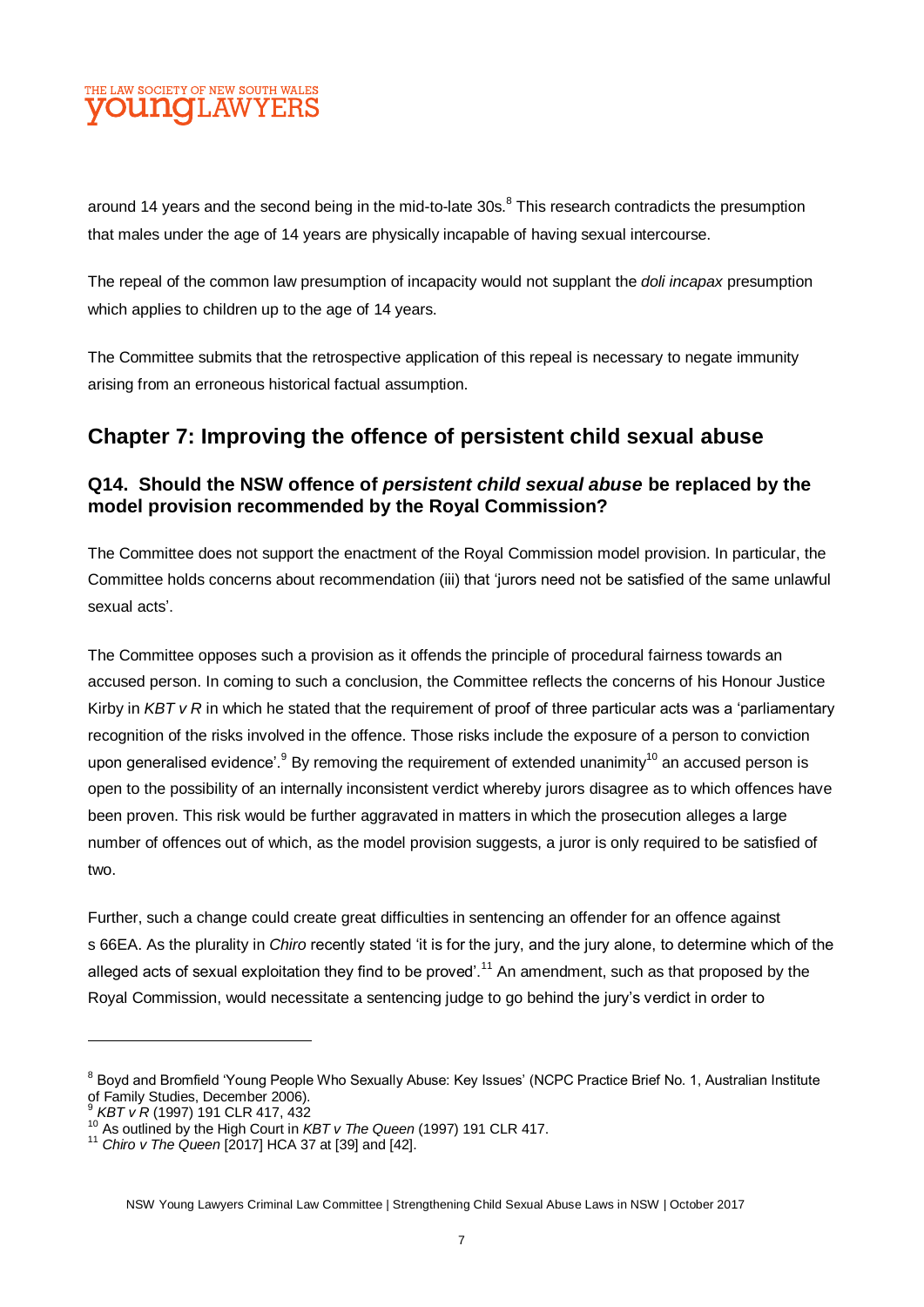#### THE LAW SOCIETY OF NEW SOUTH WALES **OUNCLAW**

determine the facts upon which the offender should be sentenced. This could lead to the risk of an offender being sentenced for an offence, which the jury did not find the accused committed, in breach of the principle in *De Simoni*. 12

The plurality in *Chiro* also stated that where a judge does not or cannot ascertain which of the alleged acts of sexual abuse the jury has found to be proved, 'the offender will have to be sentenced on the basis most favourable to the offender'.<sup>13</sup> By legislating against extended unanimity, a sentencing judge will be forced to find facts in line with the least serious offences alleged, potentially leading to manifestly inadequate sentences for this type of offending.

#### **Q15. Should the offence of** *persistent child sexual abuse* **be retrospective as recommended by the Royal Commission?**

The Committee does not support this recommendation. Although the Committee recognises the benefits that such retrospective application may grant to the prosecution, it is the Committee's view that these benefits do not outweigh the unfairness to an accused person.

Although a historical offence of persistent child sexual abuse could only be founded on incidents that were offences at the time of commission, its retrospective application opens an offender up to a much higher maximum penalty than would have been imposed at the time. Such a possibility would be in contravention of international human rights frameworks, in particular Article 15.1 of the *International Covenant on Civil and Political Rights* which prohibits States from imposing heavier penalties on an offender than those that were applicable at the time of offending.

#### **Q16. Should an offender being sentenced for an offence of** *persistent child sexual abuse* **receive a higher penalty than isolated offences to reflect the ongoing nature of the abuse?**

The Committee supports this proposition, in so far as it does not involve an alteration to the existing maximum penalty.

As stated by the NSW Court of Criminal Appeal in *ARS* and the High Court of Australia in *Chiro*, the sentence for an offence against s 66EA is to be determined by reference to each sexual offence for which

<sup>12</sup> *R v De Simoni* (1981) 147 CLR 383 at 389.

<sup>13</sup> *Chiro v The Queen* [2017] HCA 37 at [52].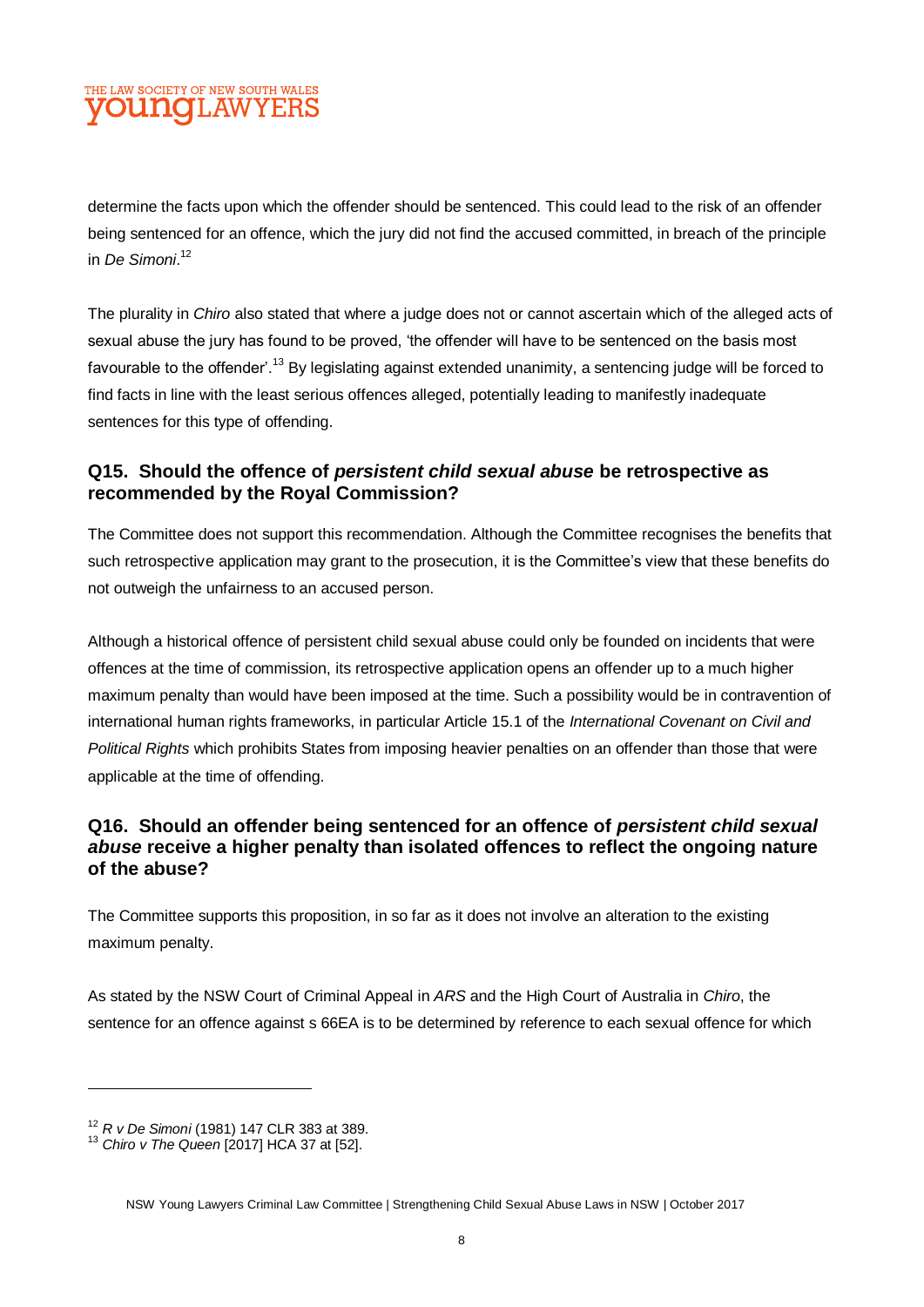### THE LAW SOCIETY OF NEW SOUTH WALES **DUNCLAW**

the offender would have been sentenced if charged separately.<sup>14</sup> However, this principle does not require a sentencing judge to consider the ongoing nature of the abuse, and the particular harm that such persistent abuse can cause. The Committee supports the use of Victim Impact Statements in sentencing for such offences to highlight this ongoing harm.

However, the Committee considers that the need for the imposition of a higher penalty is adequately reflected in the maximum penalty of 25 years imprisonment for an offence against s 66EA. This maximum is greater than those able to be imposed for most individual sexual offences that fall under this section, thereby permitting a sentencing judge to exercise their discretion to impose a higher penalty.

Should the Department of Justice recommend a legislative change to ensure that a sentencing judge considers the ongoing nature of the abuse, the Committee supports the insertion of a provision similar to subsection 5(2F) of the *Sentencing Act 1991* (Vic) which states that a court must 'impose a sentence that reflects the totality of the offending'. Although this section specifically applies to the Victorian 'course of conduct' offence, discussed below, the application of this principle in sentencing for s 66EA offences is apposite.

#### **Q17. Should a course of conduct charge, as introduced in Victoria, be enacted?**

The Committee supports the introduction of a 'course of conduct' charge, as has been done in Victoria. Such an offence would permit complainants to give evidence of the conduct that would generally occur, as opposed to evidence of a small number of particular offences. The introduction of this offence would permit the victims of ongoing abuse to give evidence of the abuse perpetrated against them, without the need to distinguish between the occasions of abuse.

The introduction of such a charge is supported by the recent report on memory, commissioned by the Royal Commission. This report found that the memories of victims of abuse were detailed and accurate at a macroor core level, rather than at a micro-level, meaning that participants were more accurate in their recall of incidents occurring generally, rather than the minor details of those incidents.<sup>15</sup> Equally, the memory study found that the common features of repeated events were resistant to error and misinformation, whereas errors were common in relation to differentiating features of offences.<sup>16</sup>

<sup>14</sup> *ARS v R* [2011] NSWCCA 266 at [231]-[233]; *Chiro v The Queen* [2017] HCA 37 at [44].

<sup>15</sup> Goodman-Delahunty, Nolan and van Gijn-Grosvenor, (2017) *The Effects of Child Sexual Abuse on Memory and Complainants' Evidence* (Royal Commission into Institutional Responses to Child Sexual Abuse, Sydney) 143.<br><sup>16</sup> Ibid. 07.09: The Pritish Responses into Institutional Responses to Child Sexual Abuse, Sydney) 143. <sup>16</sup> Ibid, 97-98; The British Psychological Society Research Board, 'Guidelines on Memory and the Law: Recommendations from the Scientific Study of Human Memory' (The British Psychological Society, 2010) 2, 15.

NSW Young Lawyers Criminal Law Committee | Strengthening Child Sexual Abuse Laws in NSW | October 2017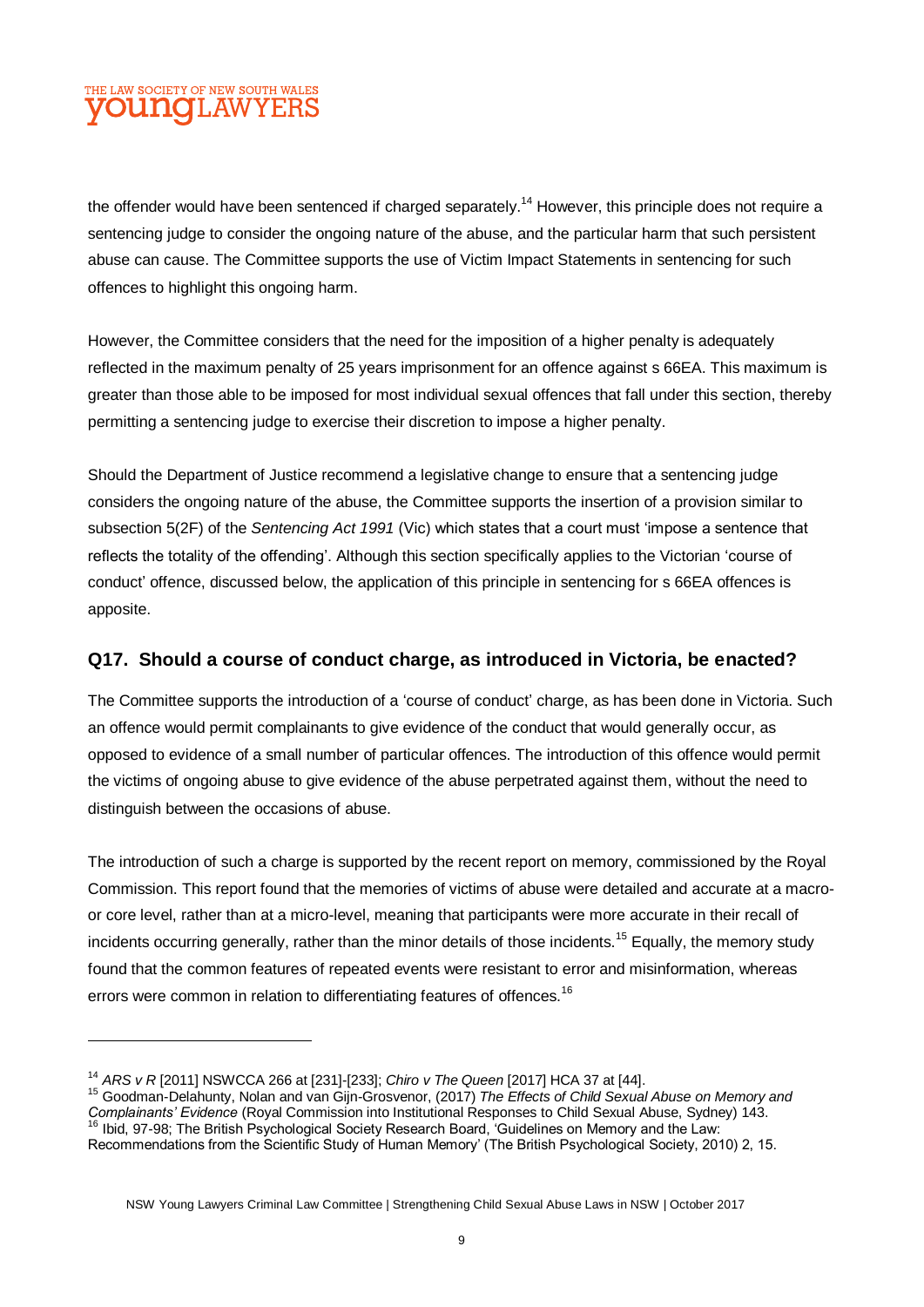#### THE LAW SOCIETY OF NEW SOUTH WALES **OUNQLAW**

This research shows that the introduction of such an offence would not result in an increase in unsound convictions, but would rather permit complainants to provide the most accurate evidence possible.

#### **Q18. Should a course of conduct charge be available for historic offences?**

The Committee supports the retrospective application of 'course of conduct' offences, but only where such application would be subject to the protections provided in subs 5(2F)(b) of the *Sentencing Act 1991* (Vic). This subsection provides that a court 'must not impose a sentence that exceeds the maximum penalty prescribed for the offence if charged as a single offence'. Coupled with a requirement that the course of conduct only be comprised of charges in force at the time of the assault, this subsection would prevent a court from applying the contemporary penalty for a course of conduct where the historical maximum penalty is lower.

The Committee is of the view that the creation of such a protection would ameliorate much of the concerns regarding potential unfairness to the accused person and allow the victims of historic child sexual offences to achieve justice.

## **Chapter 10: Introducing specific offences of failing to protect and failing to report**

**Q23. Should the Royal Commission's model for a targeted failure to report offence be adopted? If yes, how should it be adapted for NSW?** 

#### **Q24. Should the failure to report an offence be made partially retrospective as the Royal Commission recommends?**

The Committee submits that the nature of child sexual abuse is such that it warrants a specific offence for failing to report child sexual abuse. This is because s 316 of the *Crimes Act 1900* (NSW) does not adequately balance the policy objective of encouraging the reporting of child sexual abuse offences with the need to respect the wishes of victims who, particularly in the context of child sexual abuse, may not want the person they have confided in reporting the offending to the authorities. Consequently, the Committee supports recommendations to introduce offences similar to s 327 of the *Crimes Act 1958* (Vic), and adopting a "reasonable belief" standard. However, the Committee submits that "police" in s 327(2) should be replaced with "appropriate authority" to enable NSW to make its own jurisdictional arrangements. Such an offence could have exclusions similar to those in the Victorian legislation to ensure that the interests of the victim are fully safeguarded.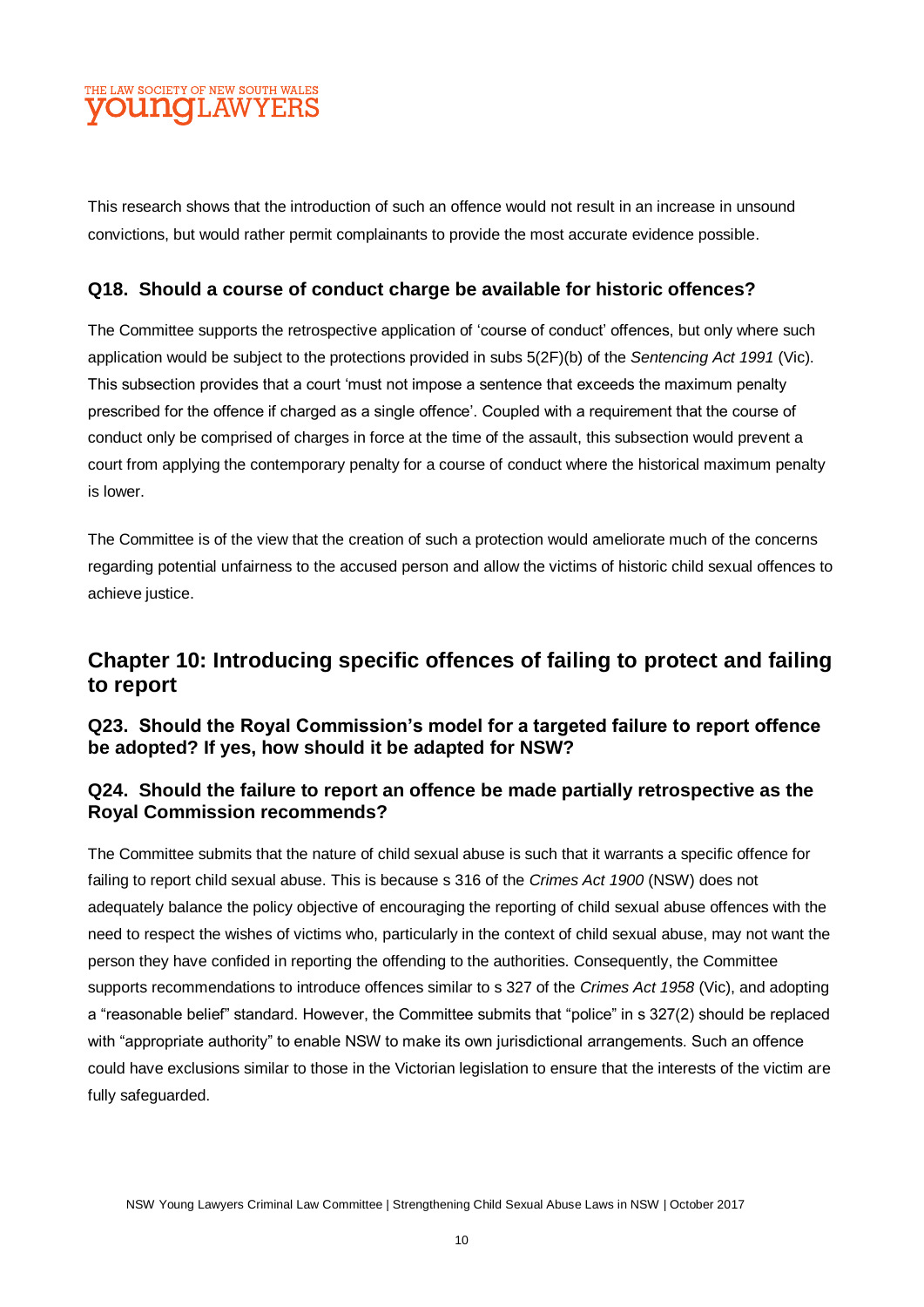## THE LAW SOCIETY OF NEW SOUTH WALES **OUNCLAWYERS**

The Committee also endorses the Royal Commission's recommendation for a failure to report offence specifically directed at institutional settings, with a lower standard of "reasonable suspicion". Such an offence should apply to professionals who work with children in institutional settings. Accordingly, the reporting authority should be external to the institution in which the reporter of the offence is employed. The Committee is also of the view that there must be an aggravated articulation of the offence in occasions where there are repeated failures to report relevant information.

A specific legal duty to report abuse would help provide greater guidance to people who work within organisations where abuse may be disclosed, and would also reinforce community expectations regarding the conduct of responsible adults in their interactions with children.

#### **Q26. Should the Royal Commission's model for a targeted failure to protect offence be adopted? If yes, how should it be adapted in NSW?**

The Committee endorses legal mechanisms that censure failures on the part of institutions to protect against child sexual abuse. Institutional structures and culture can create or facilitate impunity. Furthermore, as the Royal Commission's work has made clear, the decisions of senior management within organisations can have dramatic impacts on the commission, detection, and prevention of abuse.

The Committee considers the adoption of a provision similar to s 49C of the *Crimes Act 1958* would ensure appropriate sanction. A "failure to protect" offence should apply a criminal negligence standard to failures to take appropriate steps where there is knowledge of a substantial risk. Such an offence usefully directs attention to measures, beyond reporting, that go to institutional arrangements and managerial decisions. Adopting a provision along the lines of s 49C places an onus on senior personnel in an organisation to take active steps to protect the children in their care.

Further, the Committee submits that if this approach were adopted, a proposed 'failure to report' offence would still have work to do. This is because a 'failure to report' offence would apply to those who are not necessarily in a position to take action within an organisation (beyond reporting). The Committee notes that the failure to protect offence could potentially encompass a wide range of behaviour, and so it may be appropriate to draft graduated offences reflecting increasingly serious criminality or, alternatively, leave a wide sentencing discretion to the Court. The Committee also submits that there should be an aggravated version of the offence where there are consistent failures to take action by institutions to protect children that has caused significant harm to a number of children.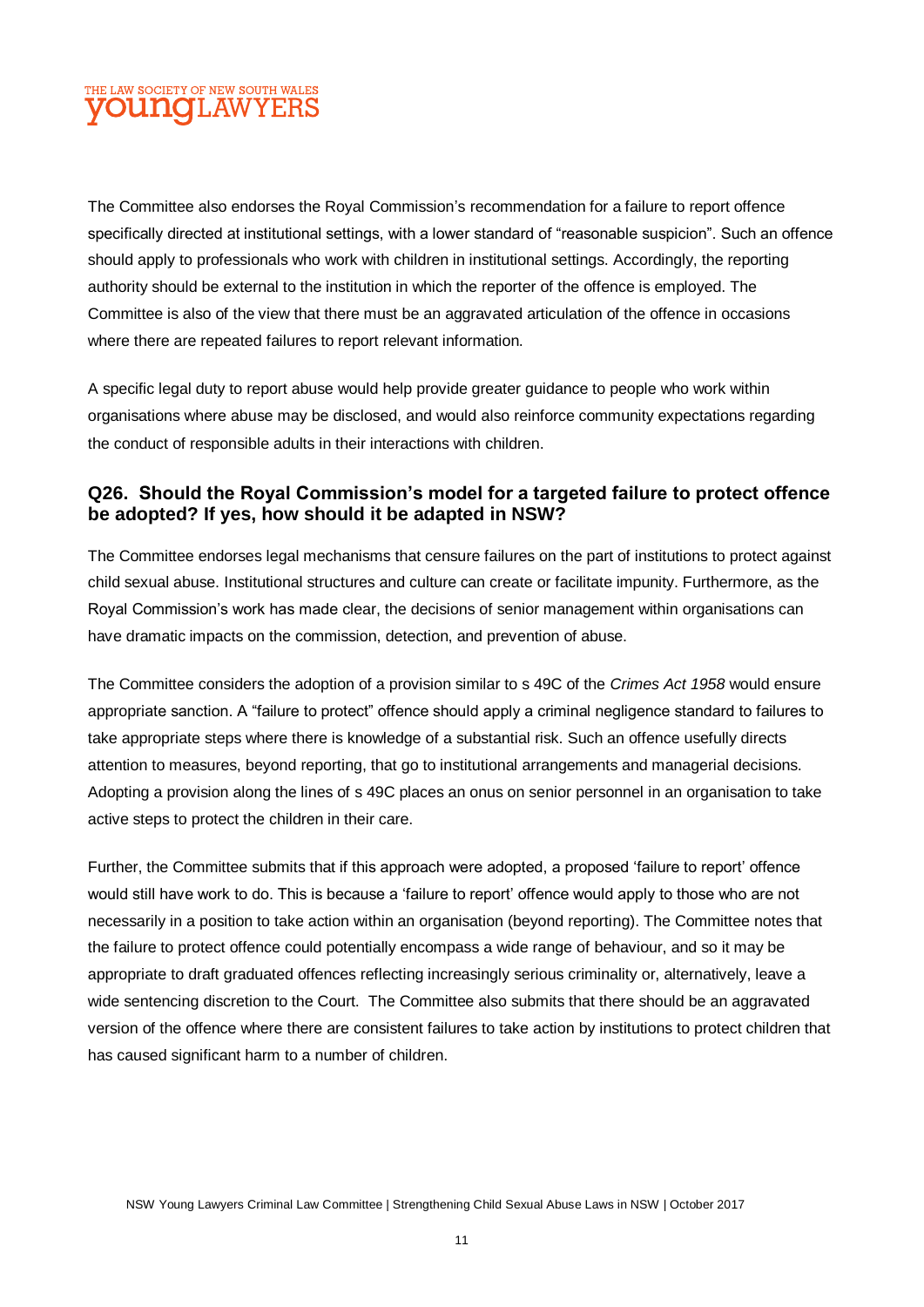#### THE LAW SOCIETY OF NEW SOUTH WALES **OUNGLAW**

Furthermore, it would be particularly important in drafting offences applicable to institutions that consideration be given to formulating a definition that prevents entities from hiding behind an ephemeral legal existence to avoid liability.

## **Chapter 14: Tendency and Co-incidence Evidence**

#### **Q31. Should the approach to tendency and coincidence evidence proposed in the draft legislation at Appendix E be adopted? If not, should aspects of that approach or any other option for reform be pursued in NSW?**

The Committee generally endorses the proposed model provisions, although holds some concerns regarding Schedule 1. In a submission to the Royal Commission on 27 February 2017, in response to its proposed Model Bill, the Committee expressed in-principle support for reforming how tendency and coincidence rules apply to child sexual assault matters:

**"**The Royal Commission has identified issues regarding the cross admissibility of evidence and joint trials in child sexual assault matters. These problems remain particularly salient in the prosecution of offences of this nature – as the circumstances in *R v Hughes* demonstrate. Accordingly, as a matter of fairness to victims, the Committee submits that there is certainly a need to broaden the circumstance where evidence of this nature may be admitted."<sup>17</sup>

However, the Committee also expressed a number of concerns regarding the changes proposed by the Royal Commission, including that:

- 1. the Model Bill would have implications across the criminal justice system not simply in child abuse prosecutions;
- 2. the important evidentiary issue (**IEI**) test would not effectively exclude inappropriate evidence;
- 3. the IEI test would also apply to the evidence of complainants and witnesses;
- 4. the Model Bill would effectively nullify the operation of Part 3.7 of the Uniform Evidence Law (**UEL**) as it currently applies to exclude evidence relating to a witness' credibility; and
- 5. evidence of acts in relation to which a person has been acquitted are prima facie admissible under the Model Bill.

The first concern has been addressed in Appendix E by specifying that the proposed ss 97(1A) and 98(1A) only apply in a 'child sexual offence' proceeding.

<sup>&</sup>lt;sup>17</sup> NSW Young Lawyers Criminal Law Committee Submission to Royal Commission into Institutional Responses to Child Sexual Abuse, *Criminal Justice System Model Amendments to the Uniform Evidence Act*, 27 February 2017.

NSW Young Lawyers Criminal Law Committee | Strengthening Child Sexual Abuse Laws in NSW | October 2017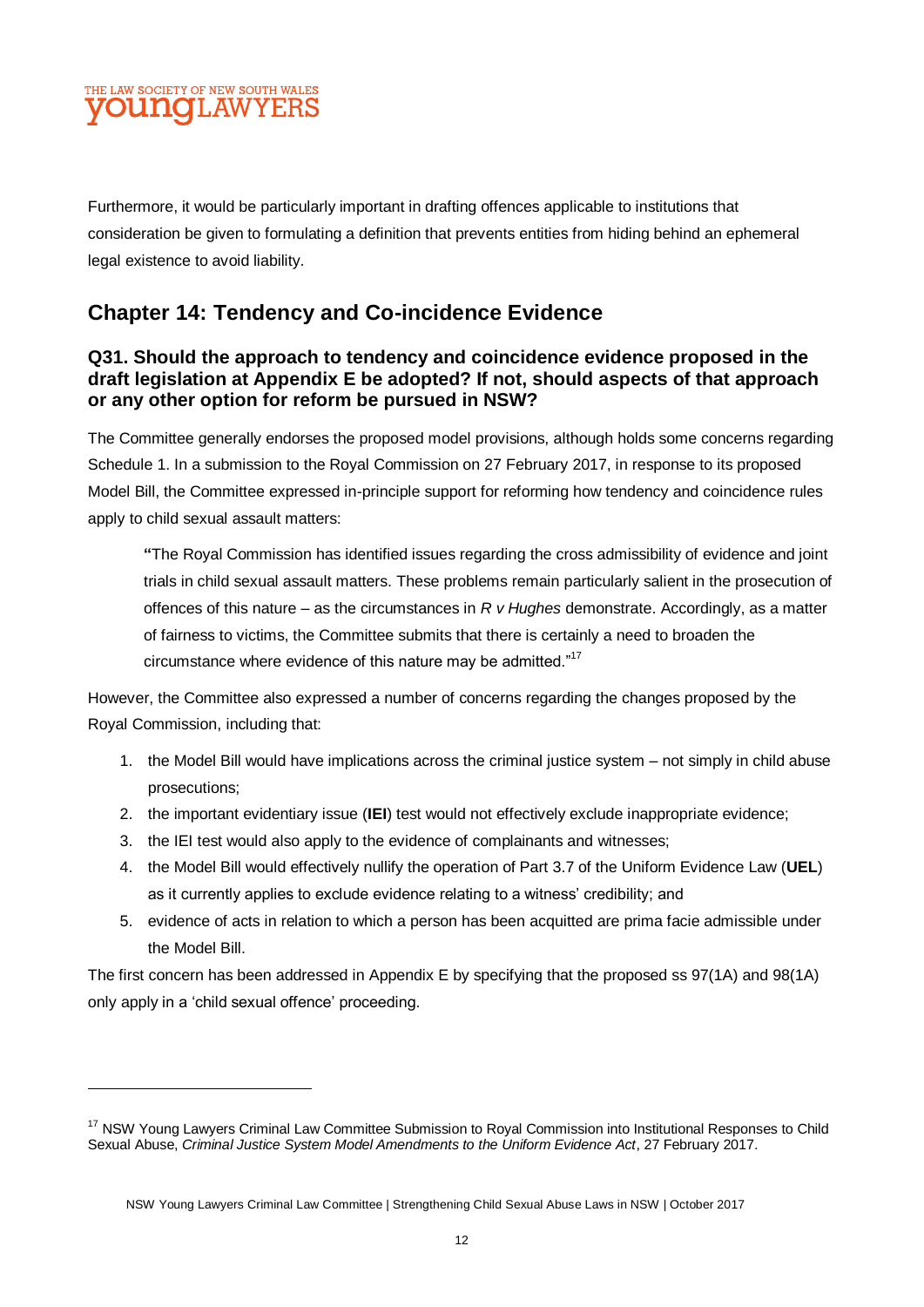### THE LAW SOCIETY OF NEW SOUTH WALES **OUNCLAW**

The Committee remains concerned about the capacity of the IEI test in Appendix E to exclude inappropriate evidence. The proposed ss 97(1A) and 98(1A) both distinguish between matters that are relevant to an IEI for defendants and matters of substantive probative value for any other party. The Committee previously submitted to the Royal Commission:

**"**The current 'significant probative value' test directs attention to the extent to which the relevant evidence can 'rationally affect the assessment of the probability of the existence of a fact in issue'.<sup>18</sup> The court has to assess the probative value of the evidence proposed to be admitted. Such an assessment must be contextual and fact-specific.<sup>19</sup> The proposed rules remove this requirement. Evidence is admissible if the evidence is relevant to one of the enumerated IEI, and that the notice requirements have been met. The proposed amendments specify that evidence falling within those categories is relevant, and therefore admissible.

Importantly, the interaction here with ss 55 and 56 of the UEL [Uniform Evidence Law] is unclear. It may be that there is evidence that falls within the IEI categories that, because of its nature, could not rationally affect the assessment of the probability of the existence of a fact in issue. In such circumstances, it would not be an unfair reading of the proposed provisions that ss 55 and 56(2) are modified by the new concept of relevance to an IEI. Therefore, even if s 55 remains the appropriate test for relevance under the proposed amendments, it is apparent that the new evidentiary threshold will be lower than the current interpretations of 'significant probative value."

Those concerns are magnified by s 100A(4) of Appendix E, which excludes the operation of ss 135 and 137 of the UEL. As the Committee previously noted in its submission to the Royal Commission:

"[Sections 135 and 137 of the UEL] are essential evidentiary gates that allow the court to ensure trials are fair. Indeed, the other changes proposed by the model amendments may be less problematic were the ultimate discretion to admit or limit the use of tendency and coincidence evidence retained."

While s 100A(1) seeks to introduce some protections for an accused person, the Committee views these safeguards as inadequate.

<sup>18</sup> *Uniform Evidence Law* dictionary.

<sup>19</sup> Hamer (2016) *The admissibility and use of tendency, coincidence and relationship evidence in child sexual assault prosecutions in a selection of foreign jurisdictions*, (Royal Commission into Institutional Responses to Child Sexual Abuse, Sydney), 7.

NSW Young Lawyers Criminal Law Committee | Strengthening Child Sexual Abuse Laws in NSW | October 2017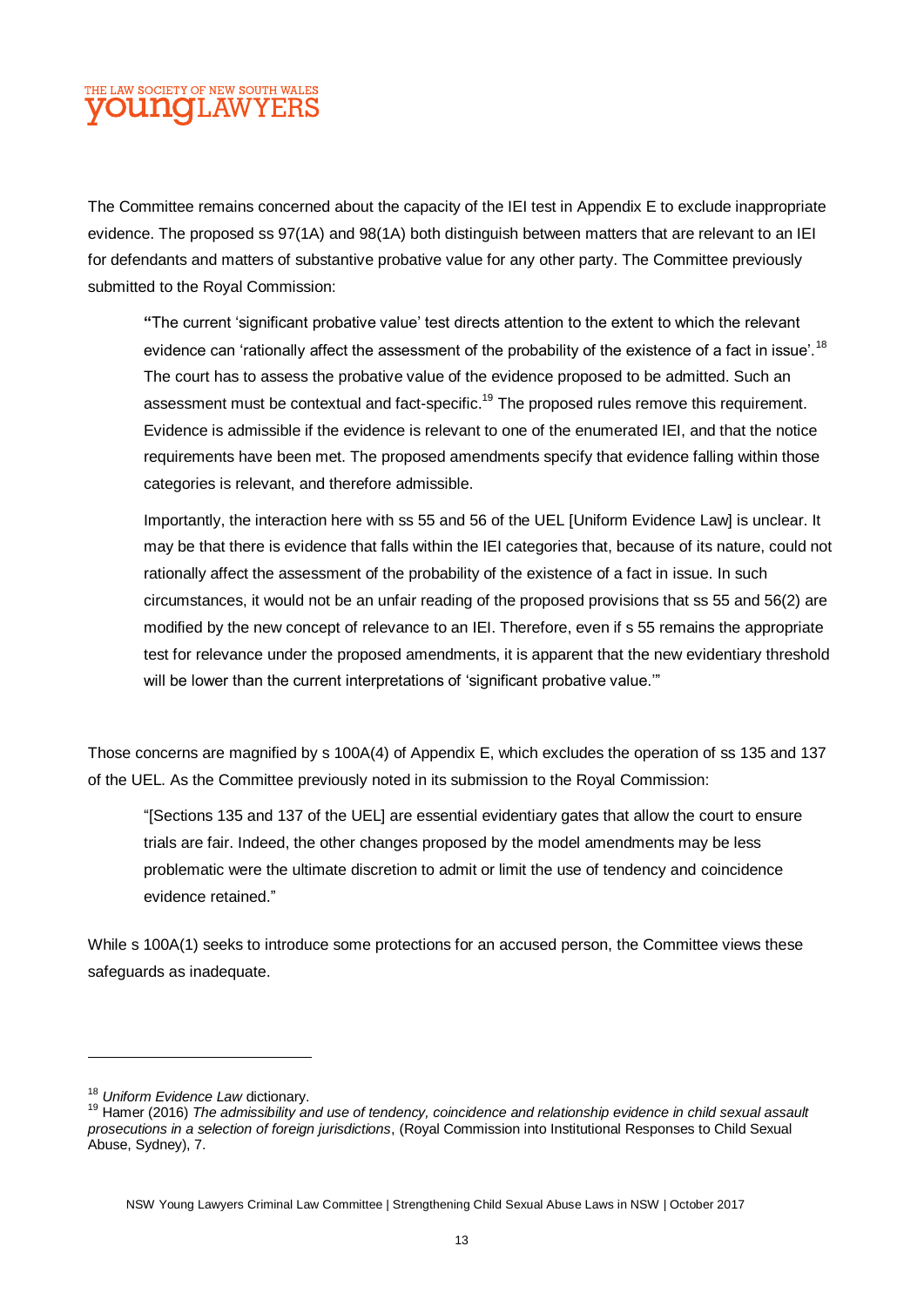#### THE LAW SOCIETY OF NEW SOUTH WALES **OUNGLAW**

The first limb of the s 100A(1) test – whether the evidence is 'more likely than not to result in the proceedings being unfair' – is problematic because it removes from consideration the central reason that tendency and coincidence evidence should be treated cautiously. Indeed, s 101A(2) states that evidence is 'not unfair to a defendant in a child sexual offence proceeding merely because it is tendency evidence or coincidence evidence'. Accordingly, under the proposed test, evidence may be relevant to an IEI because it, in part, engages (unfairly prejudicial) tendency reasoning, but by operation of s 101A, it would not be considered unfair simply because it is tendency or coincidence evidence. In other words, s 101A would treat the evidence as fair, despite the fact that it may cause the jury to assess the evidence in an unfair way.

The second limb of the test – whether the giving of 'appropriate directions to the jury about the relevance and use of the evidence will not remove the risk' of unfairness – is also problematic. If the empirical evidence on the efficacy of jury directions is relied upon, it will be rare that directions will completely remove the risk of unfairness. Indeed, the Royal Commission's jury reasoning study observed that '[t]he findings in this study are in line with a large body of empirical research demonstrating the ineffectiveness of most jury directions.'<sup>20</sup> Given this, the Committee queries the underlying assumption behind s 101A(1)(b) and instead suggests that it would be more appropriate to balance the risks associated with admitting such evidence with its probative value.

The Committee's third and fourth concerns have been effectively addressed by ss 97(1A)(b) and 98(1A)(b) and the retention of the significant probative value test for witnesses other than the defendant. However, the Committee submits that the application of different tests to an accused and other witnesses creates a manifest unfairness. Indeed, although the legislation does not do so explicitly, the Committee submits that the creation of two separate tests of admissibility impugns the principle that an accused person is innocent until proven guilty.

The Committee's fifth concern has been effectively addressed by s 96A (iv)(b) of Appendix E. As such the Committee now supports this amended provision.

Whilst the Committee appreciates the opportunity to make submissions in regard to reforming tendency and coincidence rules, the Committee reiterates its previous concern that changes to evidence rules are farreaching and complex and must be considered in a holistic and thorough way. As such, the Committee reiterates its earlier submission that the Australian Law Reform Commission is the most appropriate body for review of this legislation and the model provisions.

<sup>20</sup> Goodman-Delahunty, Cossins, & Martschuk, (2016) *Jury reasoning in joint and separate trials of institutional child sexual abuse: An empirical study*, (Royal Commission into Institutional Responses to Child Sexual Abuse, Sydney) 28.

NSW Young Lawyers Criminal Law Committee | Strengthening Child Sexual Abuse Laws in NSW | October 2017